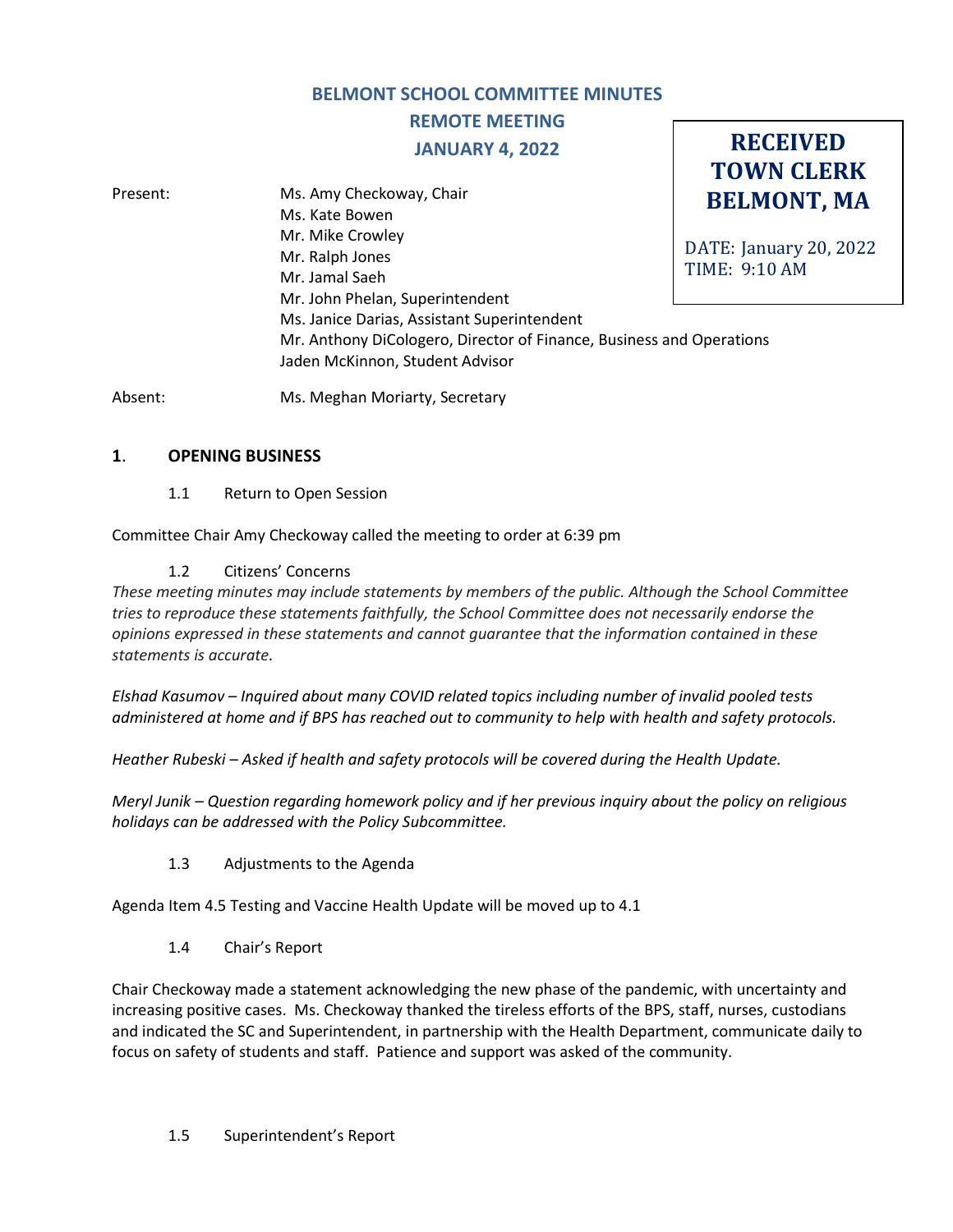In the interest of time, the Superintendent did not provide a report.

### **2. UNFINISHED BUSINESS**

2.1 No unfinished business

### **3. APPROVAL OF MINUTES**

- School Committee minutes of November 23, 2021
- School Committee minutes of December 14, 2021
- Policy Subcommittee minutes of November 1, 2021

**On a motion offered by Amy Checkoway and seconded by Ralph Jones, it was VOTED, on a roll call vote (4-0-1) to accept the School Committee minutes of November 23, 2021.**

Crowley - abstain

**On a motion offered by Amy Checkoway and seconded by Mike Crowley, it was VOTED, on a roll call vote (4-0-1) to accept the School Committee minutes of December 14, 2021.**

Bowen - abstain

**On a motion offered by Mike Crowley and seconded by Kate Bowen, it was VOTED, on a roll call vote (2- 0-0) to accept the Policy Subcommittee Minutes of November 1, 2021.**

Bowen and Crowley aye

#### **4. MAJOR BUSINESS**

4.1 Testing and Vaccine Health Update

Superintendent Phelan reported on the return to school from winter break with respect to increasing positive COVID cases. (SC Document: Health\_Updates\_SC\_1\_4\_22\_final). Staff attendance in the district averaged 85% the first two days back from winter recess with 72 staff members out Monday and 73 out on Tuesday. All staff members including paraprofessionals, administrative assistants, educators, administrators and custodians are pitching in and playing different roles to maintain the structure of the school day. It was noted that staffing levels may be an issue moving forward, which could ultimately impact the school day. Student absences included 605 students out on Monday and 473 out on Tuesday. The average daily attendance rate in the district is roughly 95%, but the past two days showed an approximate rate of 86%.

Due to self-reporting of absences by family and staff, specific COVID data is difficult to ascertain. Mr. Phelan indicated the district may have challenges for the rest of the week and going forward with staffing levels and lunch time. In order to conduct lunch as safely as possible, masks will be required unless eating, lunch period will be shortened, eating outside will occur when possible, and assigned seating will be established to support contact tracing. The usage of tents for winter was addressed and not recommended for logistical concerns (versus financial barriers)). Tents may not survive the snow and wind.

Superintendent Phelan recognized that, similar to last year, safety guidance from authorities (CDC, DESE, DPH) is inconsistent and changing, and there are questions regarding the different recommendations in isolation guidelines (5 and 10 days). His health team continues to meet weekly, and adjustments were reported in athletics and extracurriculars with limited cancellations of games and contests due to coaches and athletes testing positive. For the next two weeks, the district will have the following temporary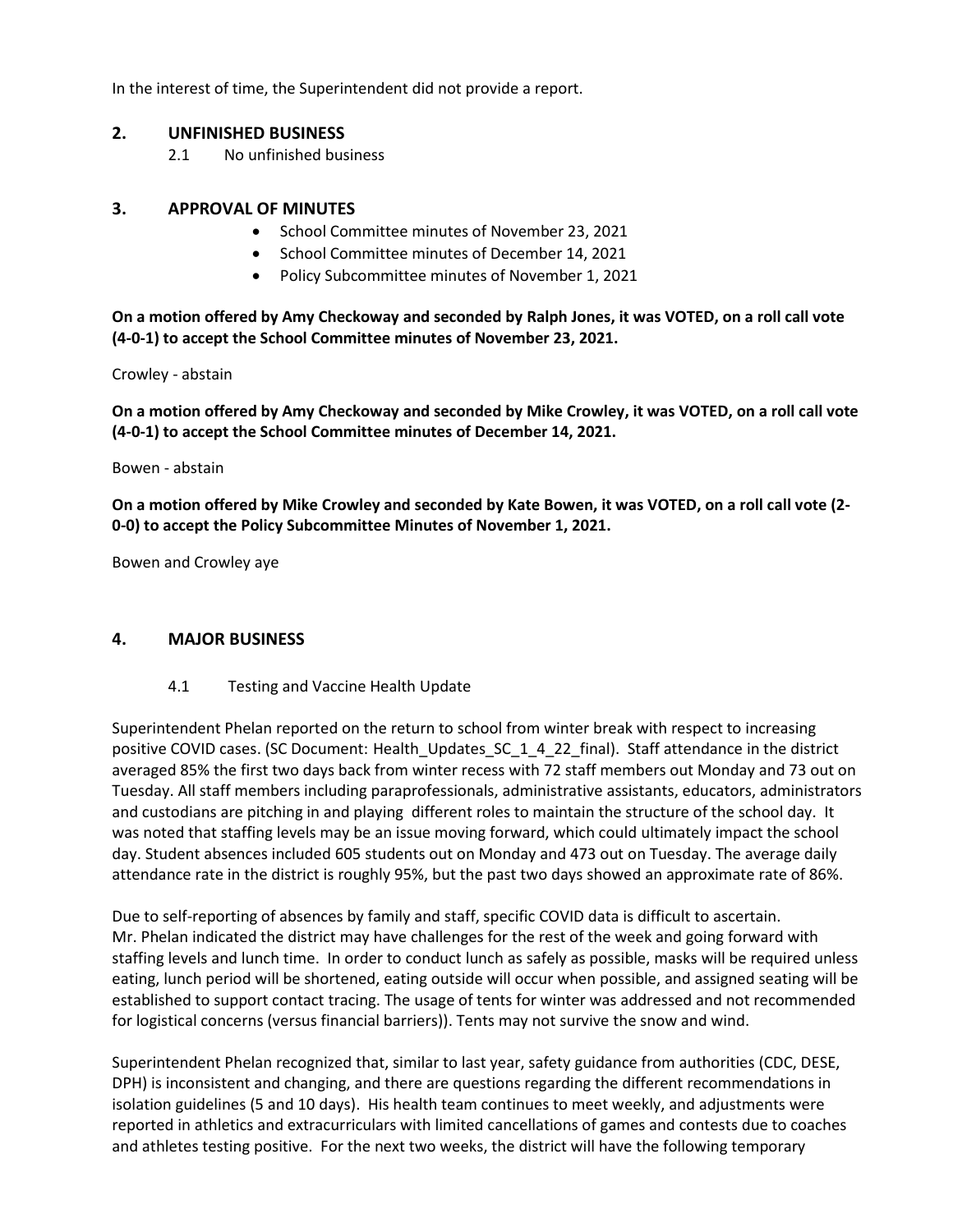mitigation strategies in place: locker rooms restricted to athletes only, spectators limited to two adults per player, and some practices limited in time to reduce overcrowding in the fieldhouse and other spaces.

The Belmont Health Department and School Nurses continue to identify new COVID cases. There were 212 cases from the school community reported during the break (12/24/21-1/3/22) (updated from 130 in the SC packet document).

Updated vaccination rates were presented along with consent rates over time from both in school pooled testing (CIC) and at home testing (Veritas). SC members agree there is work to be done to increase testing participation, especially at the high school level.

Superintendent Phelan acknowledged that the majority of families and staff members want to be in school, but understands some families have members with health concerns.

School Committee members asked questions and commented.

Most SC members voiced their support of the administration's efforts to combat and track the recent COVID surge and encouraged Belmont families to sign up for and participate in pooled testing. Chair Checkoway encouraged the district to leverage family networks such as PTOs to help with this communication effort. Member Crowley asked about the district's financial and logistical challenges to test all staff and students, as they hear from families what "other districts" are doing. Mr. Phelan responded that although two nearby towns have partnerships with organizations that helped test students on their reentry from break, other towns only test staff and very few test all students, or even participate in pool testing. Member Saeh focused on data collection and data use going forward, and suggested the that the question of when to change strategies based on rates be brought to the Health Department. Belmont currently has a 4% positivity rate compared to a Middlesex County average of 20%.

Discussion arose regarding changing guidance, and Superintendent Phelan confirmed the district is following DESE guidance, including a 5-day isolation period for positive COVID cases, and emphasized the district is obligated to offer in-person school. Members addressed testing before coming back to school, adjusting elementary lunches, remote considerations requiring DESE approval, and differences in consent percentages and pool testing participation percentages.

Chair Checkoway took comments and questions from the community.

*Elshad Kasumov- Asked what number of tests come back invalid or improperly labeled, and suggested the district ask community members for mask donations and testing partnerships.* 

Director of Nursing Rumley reported low rejection rates because nurses follow up with families that incorrectly labeled. Superintendent Phelan indicated the district will hold off on volunteers until COVID numbers go down.

*Heather Rubetski- Suggested elementary students be offered lunch outside similar to CMS and BHS students, and stated if the district is following CDC guidelines of return protocol (5 days return), students must stay masked with no exceptions, even during lunch.* 

*Fred Halpern-Smith – Commented "safe" is misnomer and asked if the district could validate symptom checker usage. Made suggestions in the way swab kits could be given out to encourage pool testing completion.*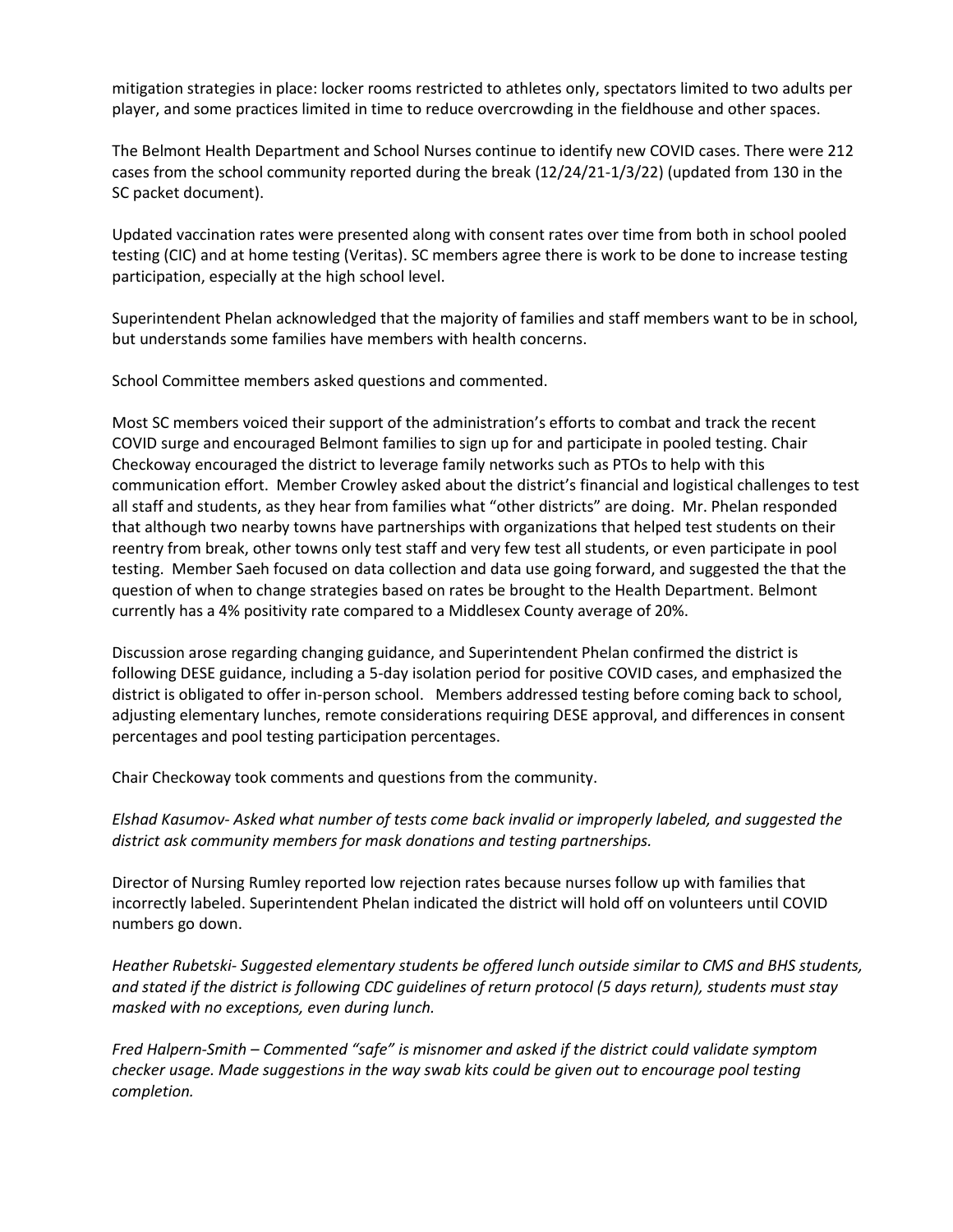*Mariola M – Commented on pool testing and inquired as to how to involve more families w. Asked if the district could make quarantine different for various levels of school (elementary 10 days and middle/high school 5 days).* 

Superintendent Phelan commented that different quarantining levels was discussed at the Middlesex League meeting recently.

## 4.2 BHS Program of Studies

Superintendent Phelan welcomed High School principal Isaac Taylor along with the following members of his staff:

Assistant Principal - Daniel O'Brien Director of Mathematics - Jonathan Golden Director of Social Studies -Deborah McDevitt Director of Foreign Language - Victoria D'Annunzio

BHS Program of Studies is reviewed annually for needed changes to course offerings. Assistant Superintendent Darias commended the group for expanding the curriculum and improving learning opportunities during a very difficult year. *(SC Document: 2022-23\_ProgramOfStudies\_Presentation1\_2022)*

The members of the Belmont High School faculty proposed to add three new courses:

- AP World History: Modern -replaces AP European History and aligns with College Board
- Chinese 5 Honors opportunity for seniors who do not want to take an AP level course
- Statistics and Probability Honors (combines 2 half year courses)

The directors explained the details of each course along with any staffing and budget implications. Additional changes to current courses were also proposed:

- Change in department name and area of study from "Foreign" Languages to "World" Languages. Aligns with rest of the country and our equity/diversity goal.
- Change Proficiency level of the Chinese 5CP course to "Intermediate"
- Combine Digital Art 1 (1 semester) and Animation 1 (1 semester) to create Media Arts 1 (full year)
- Change Music in television sand Film from one semester to full year courses

Chair Checkoway allowed for questions/comments from SC members. It was clarified that if the merged Chinese class is taken as AP, the appropriate credit will be given. Also, changing half year courses into yearlong courses may draw more students to a discipline and make it easier for them to follow the course selection process.

The School Committee will vote on the proposed changes at its next meeting (1/18).

### 4.3 FY23 Budget Timeline

Chair Checkoway signaled that budget talks will begin to intensify going forward. Ms. Checkoway asked SC members if they had questions regarding the budget timeline for FY23. *(SC Document:* 

*FY23\_School\_Budget\_Calendar\_Schedule\_2021-12-23\_DRAFT).* Initial discussion has occurred with the Town Administrator in anticipation of a potential joint meeting the end of January. Upcoming SC meetings will include forums (beginning January 18) to seek community input. BPS Finance Subcommittee meetings will also occur before joint meetings with the Select Board and Warrant Committee.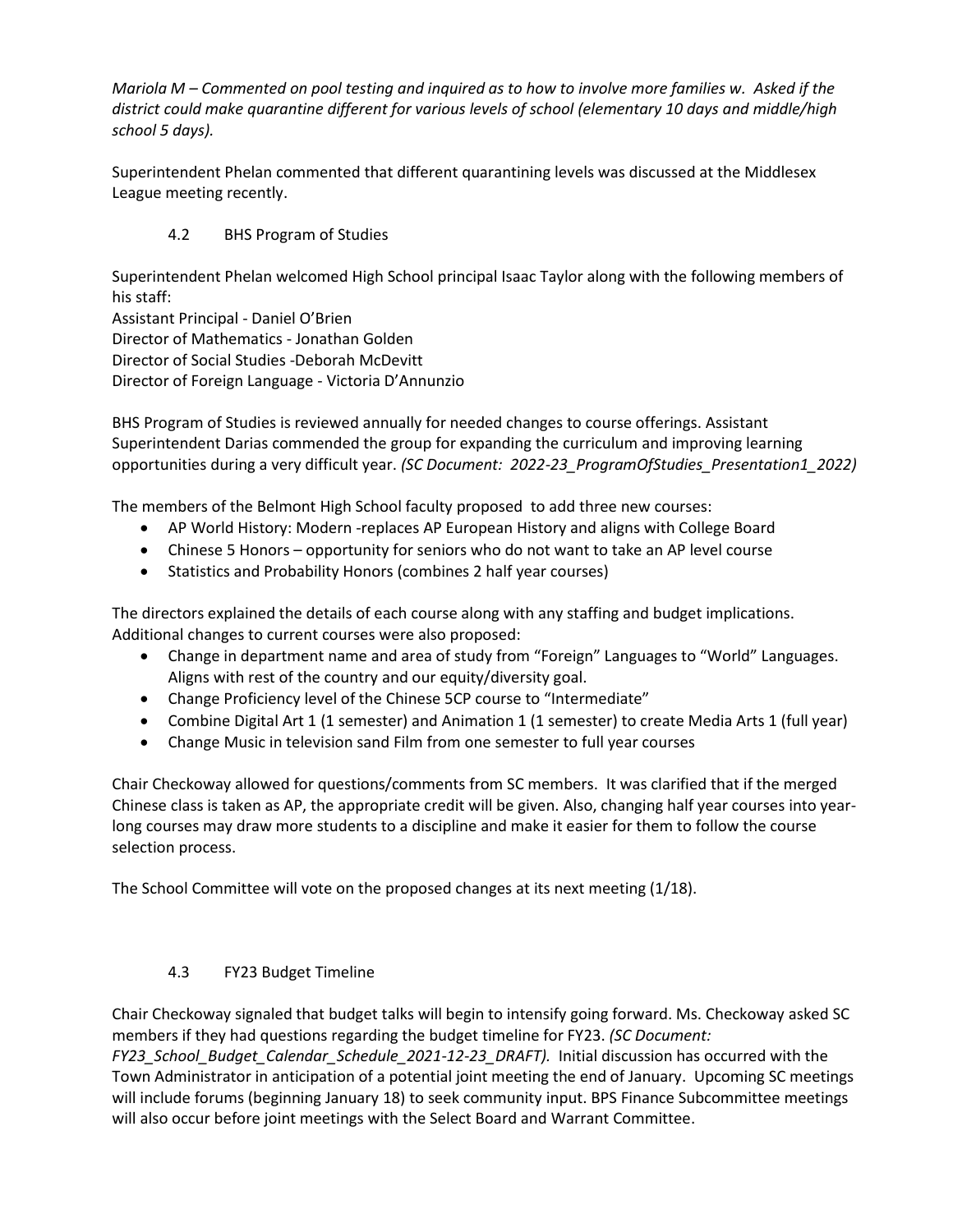### 4.4 2022-2023 Calendar Discussion

Superintendent Phelan presented a draft version of the 2022-2023 school calendar, which would begin the Wednesday after Labor Day*. (SC Document: School\_Calendar\_2022-2023\_DRAFT\_version2 and Document: CroftsPolicy\_6001\_School\_Calendar)* This initial calendar for the 2022-2023 school year is once again indicating a start to school that is inconsistent with SC policy due to a request from the Belmont Middle and High School Building Committee. Mr. Phelan noted the needs of the construction team to continue progress on the 7/8 grade wing and to work on the Fieldhouse ceiling and flooring. Beginning school after Labor Day would give the construction company 10 weeks of work instead of 9 weeks. Due to this current school year's later start date, school will also end later this summer. The summer of 2023 should not have the same construction-related constraints that will occur during summer 2022.

Superintendent Phelan proposed that the first day for staff as Tuesday, September 6, 2022, and the first day for students as Wednesday, September 7, 2022. This would set the last day of school (including 5 snow days) at June 23, 2023, and with no snow days, June 15, 2023.

The School Committee will vote on the calendar at its next meeting (1/18).

### 4.5 Registration for 2022-2023 School Year

Superintendent Phelan presented information on the BPS registration process for the 2022-2023 school year. *(SC Document: SC\_Slides\_Registration\_Opening\_2022-2023)* Once again, registration will be conducted remotely. Registration for K-12 students will open January 28, 2022 and will be promoted on the BPS website, newsletters, and local media. Presentations for new families may be found on the K-4 webpage.

Timelines for registering children and the placement dates were noted as follows:

January 28 - Registration opens

April 8 - Deadline for submission of completed registrations for first round of school placements on April 12

May 20 –Deadline for submission of completed registrations for second round of placements on May 24

August 1 - Deadline for submission of completed registration for third round of placements on August 2

Rolling registration in effect after August 2.

Superintendent Phelan thanked Christine Trischitta and Krys Murphy, along with building administrative assistants, for their work on registering 400-500 students each year.

# **4. SUBCOMMITTEE/LIAISON UPDATES (as needed)**

Meg Moriarty and another member of the Rink Design Committee will come to January 18 School Committee meeting for discussion and input.

Capital Budget Committee will come to SC in early February.

Safe Schools group met with members Bowen and Checkoway about their program. They will come before the full SC mid-February.

Finance Subcommittee meeting on January 11 will be used to plan for community budget forum on January 18. The subcommittee will discuss the carry forward/roll over costs used to maintain current level of services.